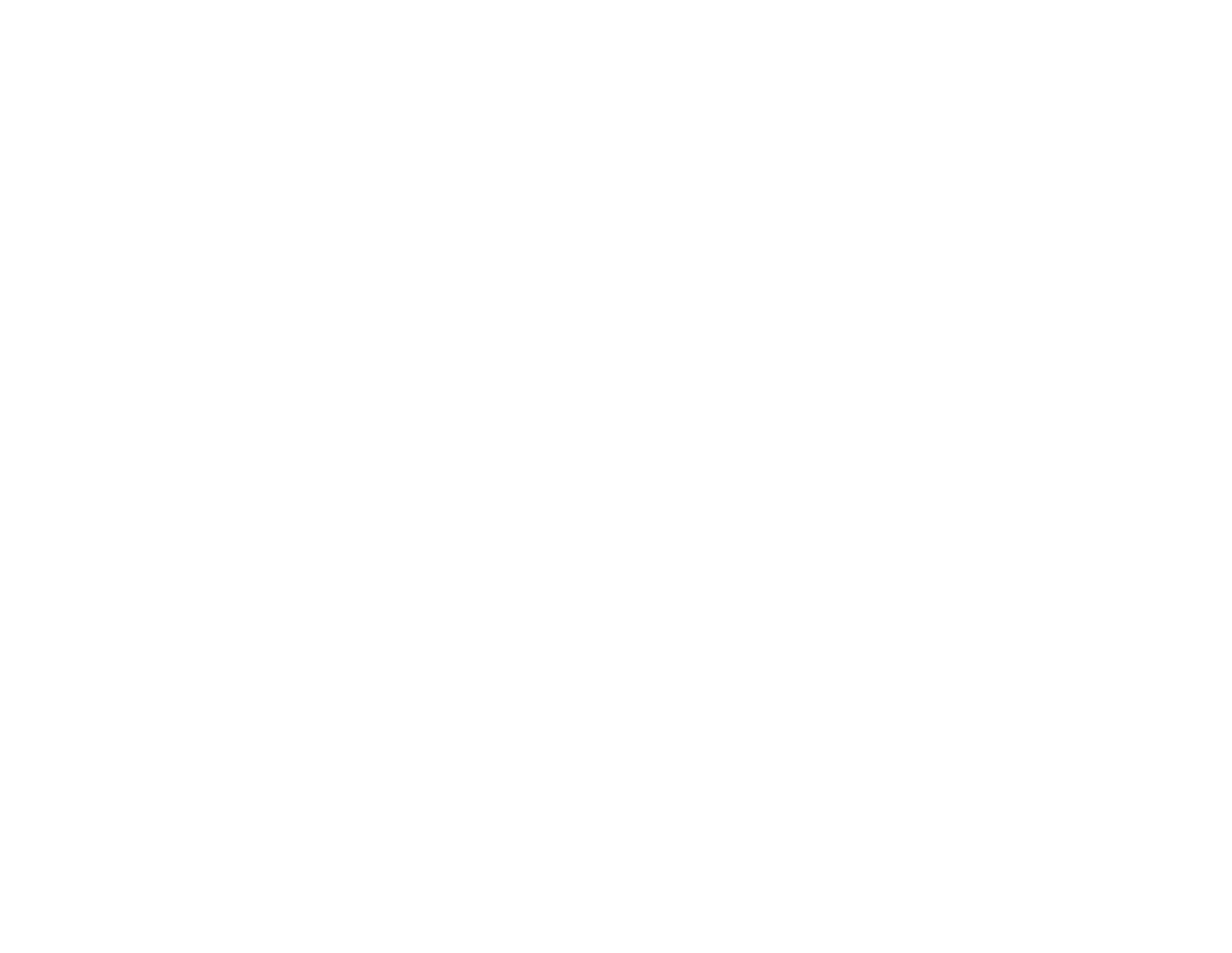sacrificed and continue to sacrifice their lives, their freedom and a happy life.

*1st Italian Section of the International Anarchist Communist Federation*

## **Contents**

| Anarchist Communist Manifesto5 |  |
|--------------------------------|--|
|                                |  |
| Organization 8                 |  |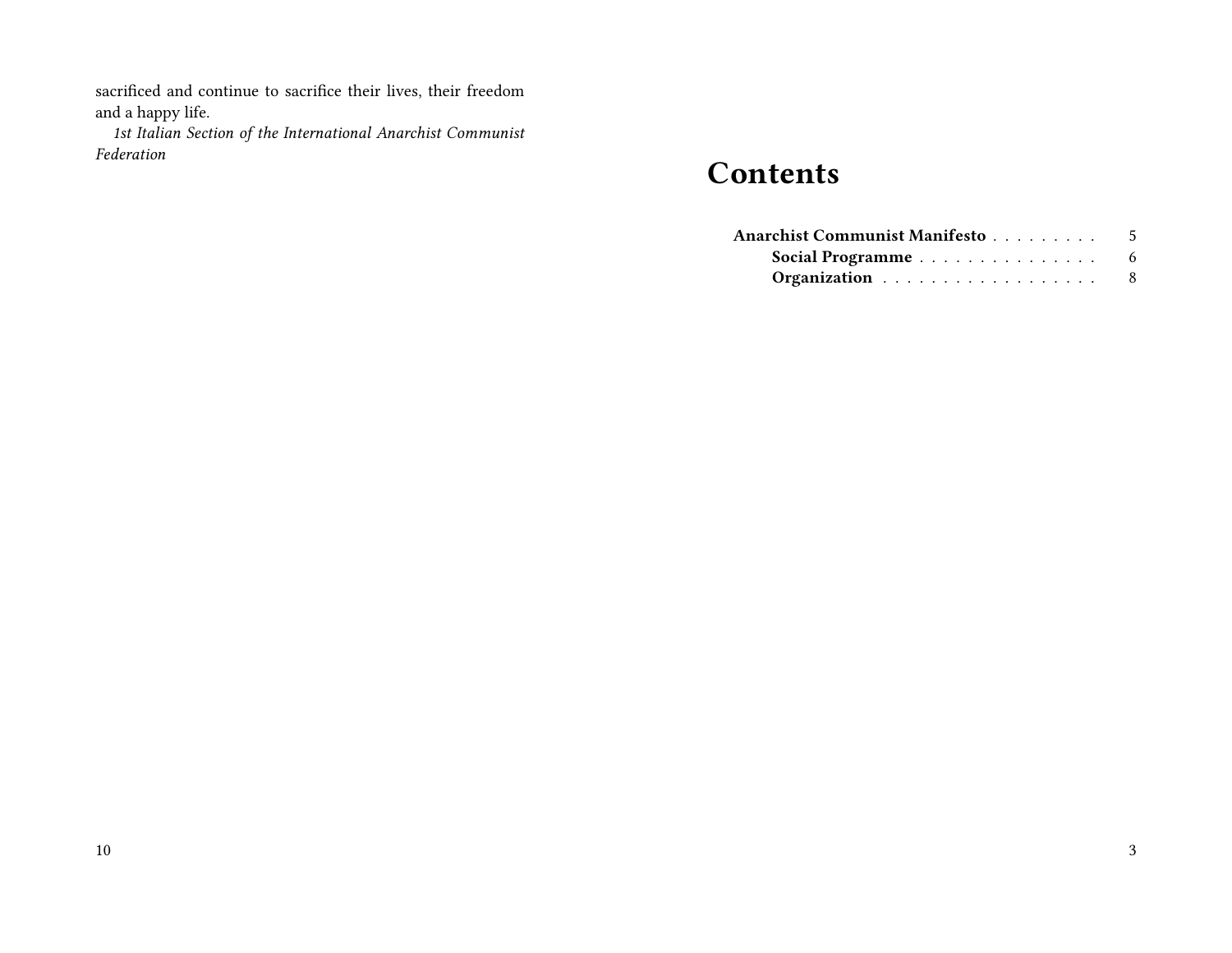With regard to organization, the present generation of anarchist-communists are certainly unanimous in recognizing that thus far their predecessors have done precious little to realise it, given the bitter, continuous reaction they were victims of and anarchism's lack of an ideological unity which could permit their physical unity without which, and despite popular disgust with the parliamentary farce and the undeniable decomposition of bolshevism, anarchism will be unable to find its way into the hearts of the working masses, the only ones who can bring about the Revolution.

But after the war, fascism and above all the painful lessons of the Russian Revolution of 1917-1919 (where anarchism only played a secondary role from the social point of view, despite its considerable intellectual development and its innumerable sacrifices and owing to its chronic disorganization, both in its constructive and often in its destructive programmes according to the most involved libertarians in the Russian movement), there arose amongst anarchist-communists from all countries a concrete idea of the necessity and the aims of anarchist organization, based on single, universal ideological and tactical principle, excluding the reluctance that smells of byzantinism and certain ideological and tactical reservations which are the most marked characteristics of bourgeois socialist democracy.

Let this tendency develop and triumph, since, if we seek further development of anarchism as a current of popular liberation and emancipation, it is right to wait until anarchistcommunists are able to oppose the authoritarian coalitions with a strong, tenacious libertarian coalition with a homogeneous programme of destruction and reconstruction and homogeneous tactics.

Only in this way can there be the full particpation in society of all those among the working masses who have been fooled by the daily lies of the bourgeois press and by certain revolutionary demagoguery and who continue to be ignorant of, misunderstand and even scorn the ideal for which so many have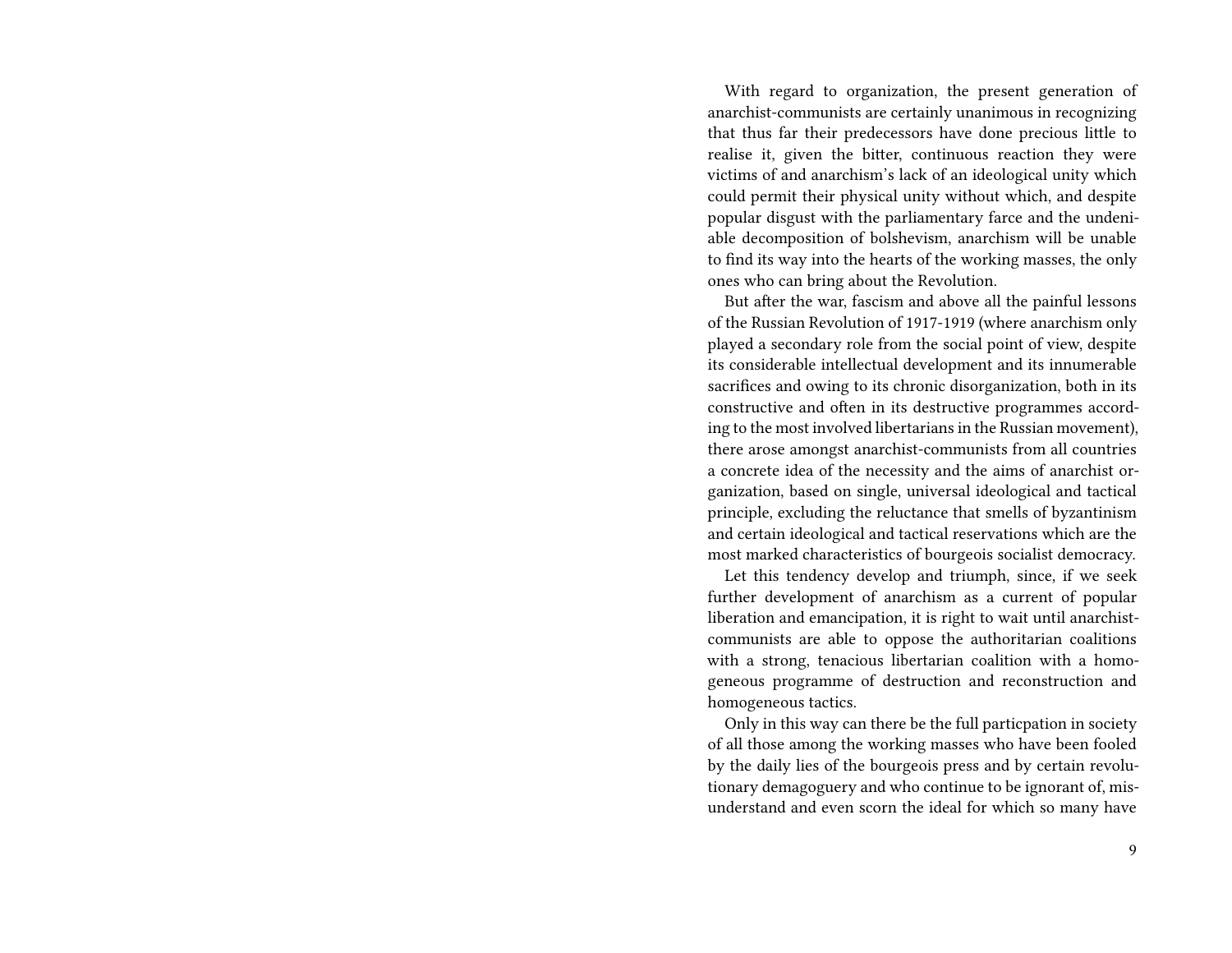of the libertarian Commune based on federalist or sovietist cooperation, sovietist in the sense of decentralization and as a spontaneous, conscious emanation of the technical and political capacity of the working class.

#### **Organization**

The proletarian coalitions for defence and atack against the constituted powers which have as their specific aim the maintenance of the present state of exploitation and oppression are not recent creations. They are the natural result of a painful centuries-long experience, given that individual revolt, though always appreciable for its courage, nobility and the spirit of sacrifice of the iconoclast, can never affect the organisms of oppression which are solidly organized and can never come close to effecting any social improvement or transformation.

It is for this reason that anarchist-communists are not content with proclaiming the goodness of their libertarian principles, but rather they unite in groups, in federations, in national unions and in the international union, in order to better resist and bring about the single moral and material front against the powers of repression and exploitation. It is in this way that they can provoke, in the near future, the vast, tragic and painful epilogue to this uninterrupted class war, the libertarian Revolution, to bring about a definitive end to the existence of all classes.

History brims with examples of the repression of such unions carried out in every place and time by governments of all types, but the sole fact that they constituted a single, constant target which is stronger than the capitalist violence (and will continue to do so), encourages anarchist-communists to persist in their path, the only one capable of channeling the forces of the exploitation towards the emancipating Revolution.

**Translator's note:** *The period following the Russian revolution was one of great change for anarchists, many of whom fled to France to escape oppressive regimes. One contribution to the debates of the time was the Organizational Platform of the General Union of Anarchists - Project, produced by a group of Russian exiles including Makhno. Following publication of this, a group of Italian anarchists founded the 1st Italian Section of the proposed International Anarchist Communist Federation<sup>1</sup> . The document below, dating from the latter half of the 1920s is the Manifesto of this Italian group, one of whose members was Giuseppe Bifolchi. Bifolchi later had to leave France and went to Belgium where he founded the monthly journal "Bandiera Nera" (Black Flag). During the years of the Spanish Revolution, Bifolchi fought as a commander in the Italian Column.*

### **Anarchist Communist Manifesto<sup>2</sup>**

Anarchist-communists are unanimous in affirming that the principle of authority which today's institutions are based on is the fundamental cause of all social ills, and it is therefore for this reason that they are today, tomorrow and forever, unyielding enemies of political authority (*the State*), of economic authority (*Capital*) and of moral and intellectual authority (*Religion* and *Official Morality*).

In short: anarchist-communists are against all the dictatorships of political, economic, scientific or religious derivation; on the other hand they are sincere partisans of a form of social organization which is based on the free association of producers and consumers with the aim of better satisfying the various needs of the new society.

<sup>1</sup> A. DADÀ, *L'anarchismo in Italia: fra movimento e partito*, Milan 1984. <sup>2</sup> The manifesto is in IISGA, *Fondo U. Fedeli*, b. 175, and now also in A. DADÀ, *op.cit*.